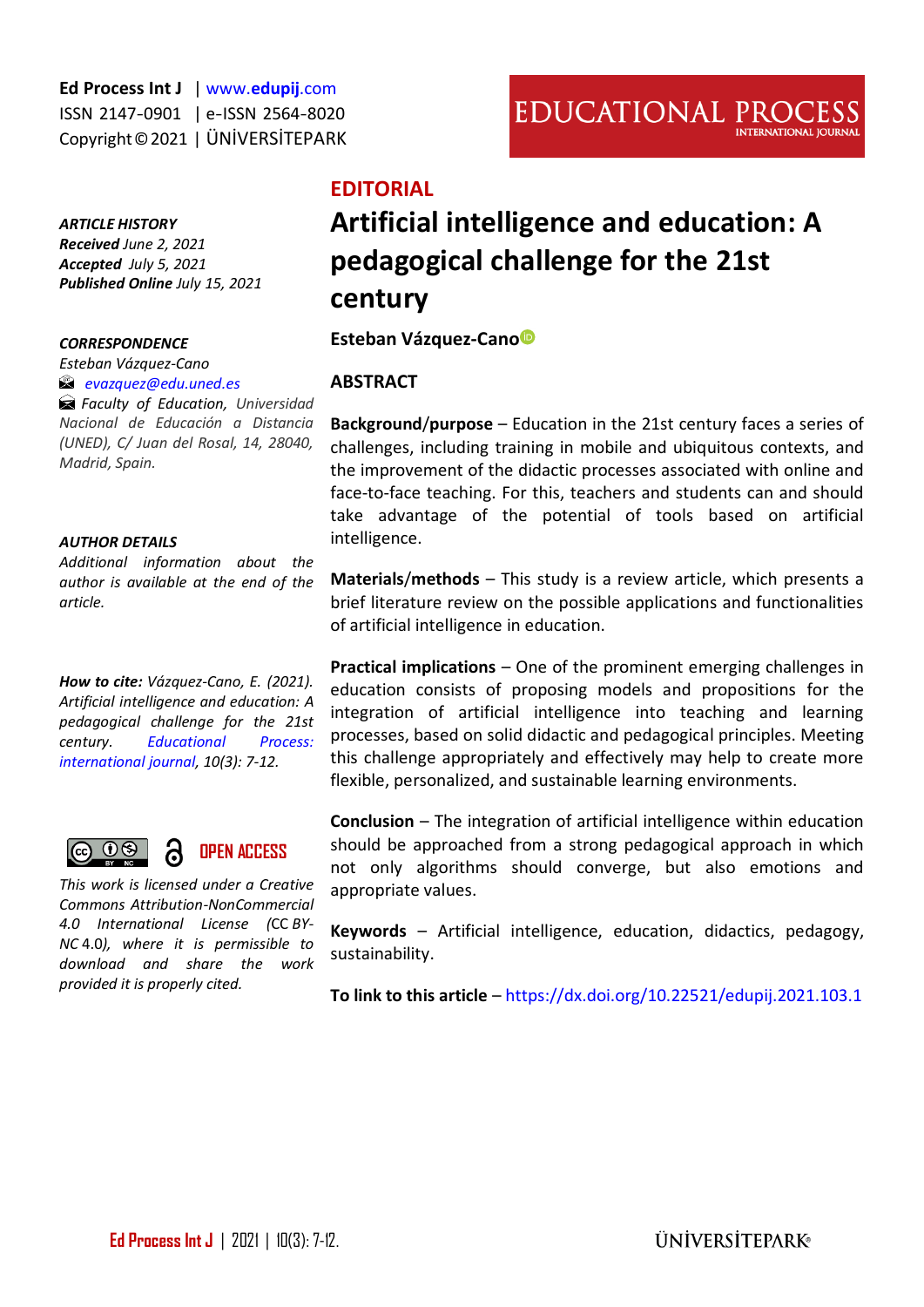## **1. INTRODUCTION**

Artificial intelligence (AI) has appeared over recent years within multiple proposals in different professional, academic, and social scenarios. Today, it seems almost normal to talk to Siri or to say "Ok Google," interact with a chatbot in order to access a service, or to ask questions on certain automated web pages. However, the use of artificial intelligence is still incipient, with, on average, only 6% of European Union nations utilizing technology based on artificial intelligence; but in the coming years its growth is expected to be exponential (Eurostat, 2021). Initially, AI was defined as "making a machine behave in ways that would be called intelligent if a human were so behaving" (McCarthy et al., 1955). Today, AI refers to systems that use technologies such as in data mining, computer vision, language recognition, natural language generation, machine learning, deep learning to gather or use data, and to predict, recommend or decide, with varying levels of autonomy, the best action to achieve (Eurostat, 2021). Artificial intelligence can be based on purely software systems, for example:

- Chatbots and virtual assistants based on natural language processing;
- Facial recognition systems based on visual or language recognition systems;
- Software for machine translation;
- Data analysis based on machine learning; and,
- Neural Nets for Deep Learning, etc.

It seems that that "with all of these developments, the limits of artificial intelligence remain the limits of transposability of meaning into number" (Cope et al., 2020, p. 4). From our perspective, there are two key principles upon which artificial intelligence is based: (1) "Autonomy": The ability to perform tasks in complex situations without constant guidance from the user, and (2) "Adaptability": The ability to improve task execution by learning from experience. These two concepts are fundamental principles when defining a pedagogical paradigm that provides an adequate response to the different current and future proposals based on artificial intelligence. There is no doubt that the objective going forwards will be based on how to think of better ways to integrate AI into education, rather than just knowing where to "click."

Twenty-first century pedagogy, like any discipline, must adapt its principles to the new social and technological realities of the day, and look to provide solutions and proposals that ultimately aim to improve teaching-learning processes, and for the development of the skills and knowledge today's students need in order to succeed in their personal and professional life, and also in terms of their citizenship. Teachers in the 21st century face a series of challenges in relation to didactics and the methods to be expanded in both face-to-face and online teaching environments, where borders are becoming increasingly blurred. In this sense, the incipient proposals from artificial intelligence may be seen as hopeful, but also perhaps worrying, with issues pertaining to data protection, emotions, and sustainability, etc. all needing due consideration Since the tsunami of technological innovation in education, pedagogy and didactics have always been secondary to these events and to the plethora of digital recourses. It is therefore necessary to rethink the didactic and pedagogical model in which to support the use of technology, both within and outside of the classroom. Technology alone does not offer improvement in education, not without a strong didactic component, and proposals based on AI will therefore require significant didactical modifications.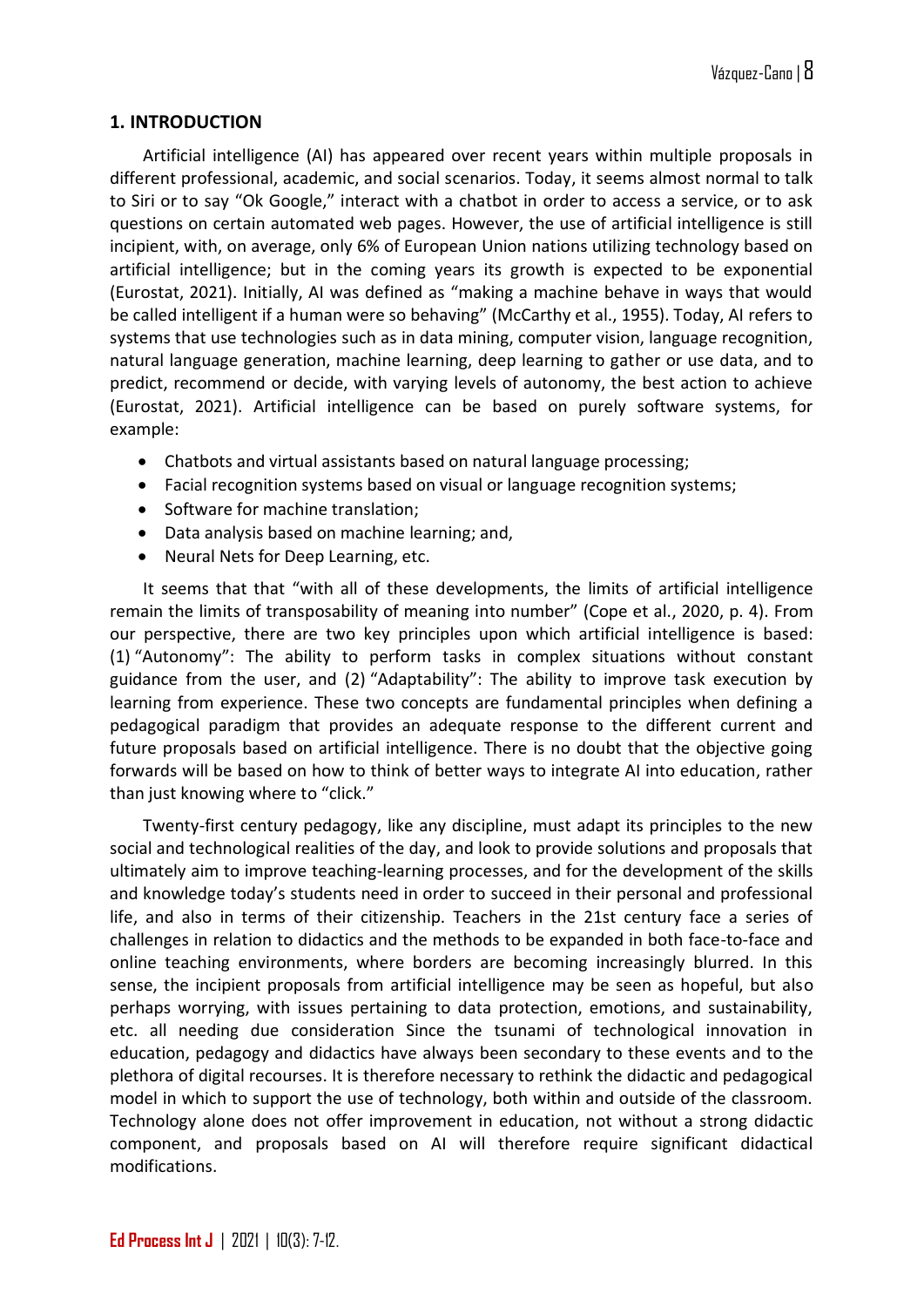# **2. LITERATURE REVIEW**

#### **2.1. Pedagogy and artificial intelligence**

Students of the 21st century do not learn in the same way as those of the 20th century. Whilst this phenomena has occurred at all stages of history and society's educational development, this has become even more prominent considering the irruption of technology and the Internet in human daily life. Nowadays, what is substantial is not what is known, but "how it is known" and "how to put AI into practice" (Competency-based Curriculum). In this sense, the present and future of a pedagogy based on AI should rethink education's methodological and assessment models. AI could help in the designing of learning environments that are more enriching, personalized, and adapted to functional diversity, with active methodologies that encourage self-regulated learning: learning analytics, big data, conversational agents, blockchain, multi-format contents, gamification, etc. AI may be welcomed as an opportunity to reinforce the quality of education, with a more sustainable model that fits more with the recommendations of UNESCO's "2030 Agenda for Sustainable Development" (SDG 4), which mentions the need "to ensure inclusive and equitable quality education and promote lifelong learning opportunities for all" and "to build systems that are inclusive, equitable and relevant to all learners" (SDG-Education 2030 Steering Committee Secretariat, n.d.). Along these lines, the following presents certain proposals in this area:

## *2.1.1. Personalized learning paths*

A proposal for a more personalized, interactive design would be one that empowers students to manage their own study sequence in the form of a learning pathway that could be individualized to take into account their learning objectives (Cohen, 2018). The learning scenarios must be configured flexibly for discontinuous sequences that favor a modular configuration of content blocks. The student can then select the pathway that best suits them, or which best fits their personal learning objectives; or a combination of modules from amongst the different pathways in order to create their own (Dewan et al., 2019). This type of decision-making process can generate increased student involvement, boost motivation, and help to reduce the high drop-out rates associated with certain courses, as students tend to feel that their learning pathway is more suited to their interests rather than being part of an enclosed, encapsulated product that does not allow for either flexibility or personalization.

#### *2.1.2. Machine learning*

Well-publicized examples of machine learning are Netflix or Spotify, or in how Siri and Alexa respond to users' requests, and of course, machine learning tools have even famously defeated world champions in Chess and Go. This type of machine learning is based on data analysis that recognizes patterns and creates inferences for a new dataset from which it has not previously been trained (Alenezi & Faisal, 2020; Ball et al., 2019). This technique is based on reinforced learning, supervised learning, and non-supervised learning (Carvalho et al., 2019). In reinforced learning, the machine learns by trial and error mechanisms until it finds the best way to resolve a problem. In supervised learning, the machine labels data, for example, in descriptions of videos and photos, enabling it to identify these same images in other databases and catalogues them. In non-supervised learning, the machine searches for similarities in databases in order to create its own patterns (for instance, facial recognition).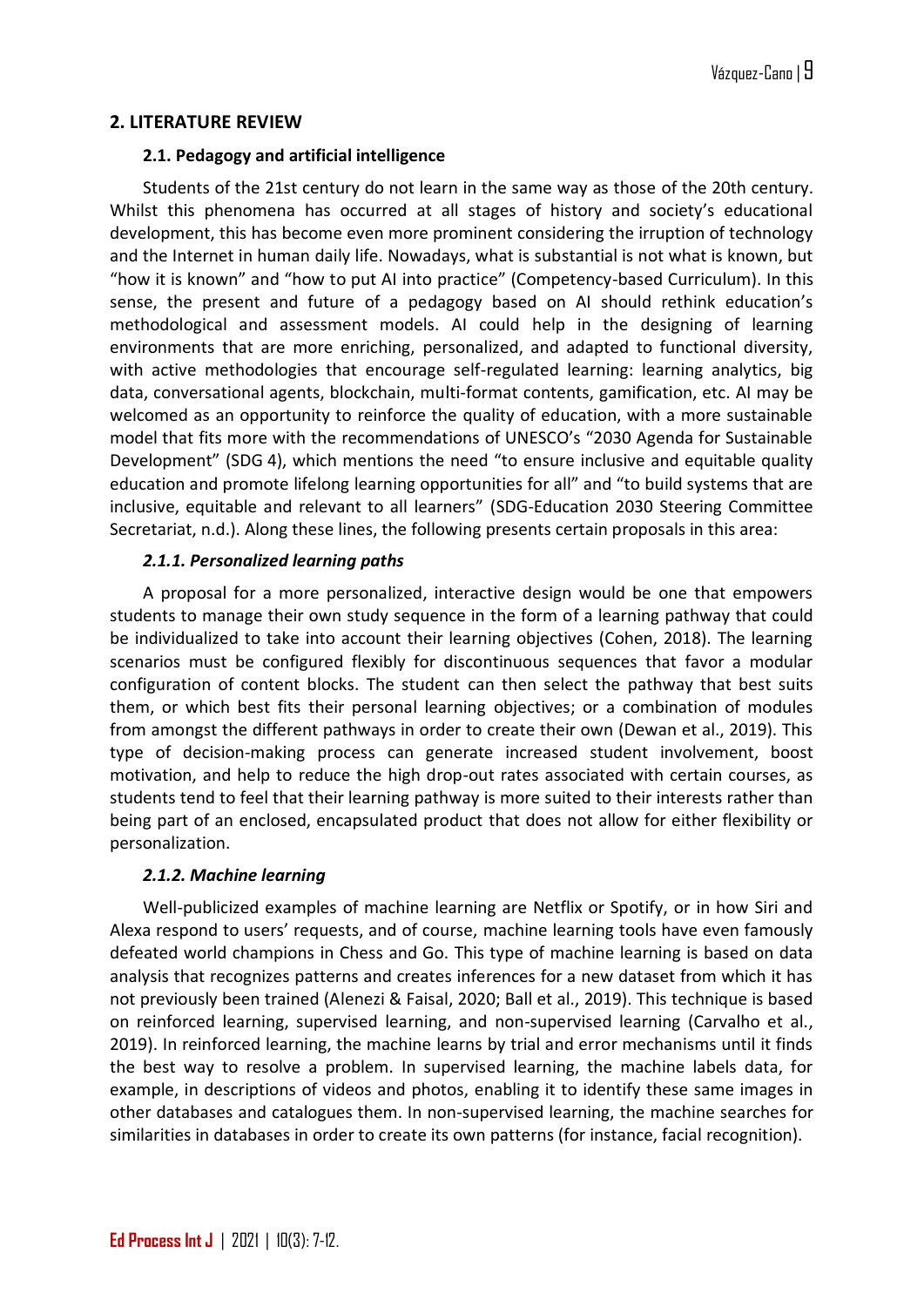# *2.1.3. Learning analytics*

Of all the AI-based strategies and techniques, one of the easiest and most useful to implement are dashboards with functionality based on learning analytics. Recent experiments in the field relate to techniques associated to k-nearest neighbor classifier. These techniques constitute a supervised learning model that can also be used in regression, and can be used to predict or estimate success or drop-out rates (Reckase, 2009), and collaborative filtering (CoF) semantic analysis techniques have also been employed in experimentation (Lan et al., 2014). Thus, learning analytics can help predict when a student may be about to abandon their course, and can help contribute to reducing high drop-out rates, just as it can analyze academic results to identify students who are likely to be highly motivated. A course design can be modified from the moment it starts being delivered, where analytics identify cases where there are perhaps alternatives on offer that may respond better to the development of different student patterns. Data visualization can then be effective when presented to students as a form of feedback on their work. Verbert et al. (2013, 2014) found that results presented in the form of a dashboard can help students to reflect on their academic development, whilst enabling researchers and course designers to observe student behavior patterns.

## *2.1.4. Conversational and pedagogical agents*

Conversational agents are AI-based programs that apply written or spoken code in order to enable person-to-machine interaction (Colace et al., 2018; Fryer et al., 2019); for example, Microsoft's Cortana or Apple's Siri, which function within the operating system as virtual oral communication assistants. Chatbots can also be used for certain administrative and information-related actions, such as within discussion forums, and can be programmed for specific themes so as to promote a more dynamic environment with automatic tutoring. Pedagogical agents can be utilized in activities that require greater effort and dedication, such as dynamization and forum filtering, and may also be used to identify planning and assessment errors (Vázquez-Cano et al., 2021). This type of artificial orientation can be used with other programs too, such as Bazaar Collaborative Reflection, that promote pedagogical consultation activities in synchronous discussion forums.

# *2.1.5. Blockchain*

Blockchain techniques and their use in Massive Open Online Courses (MOOCs) can generate a system of MOOC certification, so that each user can receive a unique signed digital certification of their course work. The certificates generated by these techniques are stored securely and permanently. In terms of a student's CV and subsequent access by a potential or current employer, or by an academic or educational institution; for example, when the student obtains a mobility grant or transfers elsewhere for personal, professional, or academic reasons, authorized third-party access to a student's certificates presents an authentic and unequivocal business application and benefit (Chen et al., 2018; Schmidt, 2015). This technology is being perfected under various proposals for application within education, with one of the most significant being from MIT, with a pilot program that offers students the chance to receive their certificates on their smartphones via the Blockcerts Wallet app that uses Bitcoin's blockchain technology.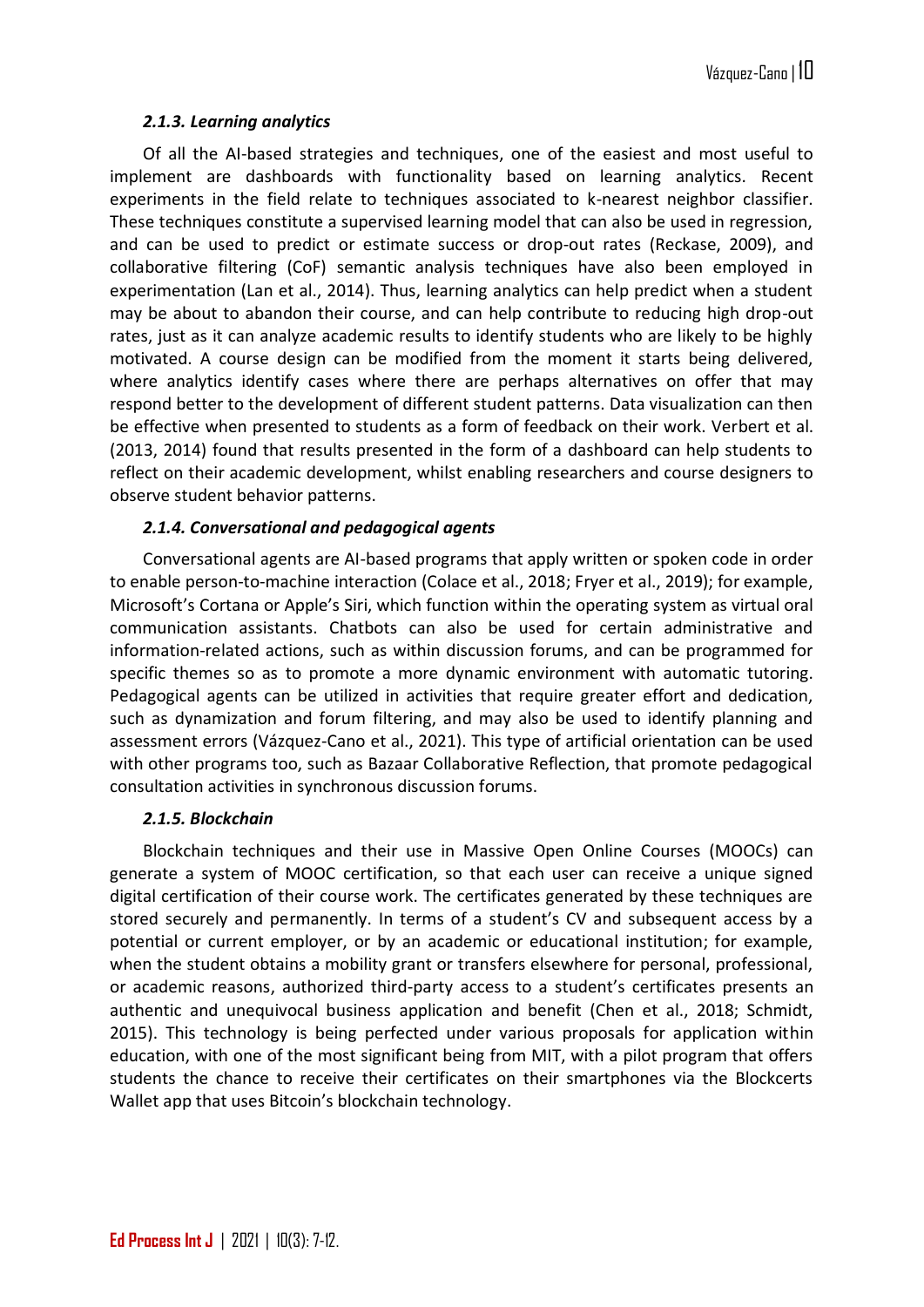## **3. CONCLUSIONS**

AI promises big changes in the near future. Some changes in the field of education are already beginning to be felt and intuited. It is, however, necessary that both current and future proposals are devised and constructed according to didactic principles that allow for the full advantage of AI's potential to be exploited so as to generate more sustainable, diverse, and accessible learning environments for all students.

#### **DECLARATIONS**

**Author Contributions** The article was written by a single author, who read and approved the final published version of the article.

**Conflicts of Interest** The author declared no conflict of interest.

**Ethical Approval** No ethical approval was sought as the article does not present any study of human or animal subjects.

**Funding** None.

**Data Availability Statement** Data sharing is not applicable as no new data were created or analyzed in the presented study.

#### **Acknowledgments** None.

#### **REFERENCES**

- Alenezi, H. S., & Faisal, M. H. (2020). Utilizing crowdsourcing and machine learning in education: Literature review. *Education and Information Technologies, 25*, 2971- 2986.<https://doi.org/10.1007/s10639-020-10102-w>
- Ball, R., Duhadway, L., Feuz, K., Jensen, J., Rague, B., & Weidman, D. (2019). Applying machine learning to improve curriculum design. In *Proceedings of the 50th ACM Technical Symposium on Computer Science Education* (pp. 787-793). ACM. <https://doi.org/10.1145/3287324.3287430>
- Carvalho, D. V., Pereira, E. M., & Cardoso, J. S. (2019). Machine learning interpretability: A survey on methods and metrics. *Electronics, 8*(8), Article 832. <https://doi.org/10.1145/3287324.3287430>
- Chen, G., Xu, B., Lu, M., & Chen, N.-S. (2018). Exploring blockchain technology and its potential applications for education. *Smart Learning Environments, 5*, Article 1 <https://doi.org/10.1186/s40561-017-0050-x>
- Cohen, J. N. (2018). Exploring echo-systems: How algorithms shape immersive media environments. *Journal of Media Literacy Education, 10*(2), 139-151. <https://doi.org/10.23860/JMLE-2018-10-2-8>
- Colace, F., Santo, M. D., Lombardi, M., Pascale, F., Pietrosanto, A., & Lemma, S. (2018). Chatbot for E-Learning: A Case of Study. *International Journal of Mechanical Engineering and Robotics Research, 7*(5), 528-533. [https://doi.o0072g/10.18178/ijmerr.7.5.528-533](https://doi.org/10.18178/ijmerr.7.5.528-533)
- Cope, B., Kalantzis, M., & Searsmith, D. (2020). Artificial intelligence for education: Knowledge and its assessment in AI-enabled learning ecologies*, Educational Philosophy and Theory*. Advanced online publication. <https://doi.org/10.1080/00131857.2020.1728732>
- Dewan, M. A. A., Murshed, M., & Lin, F. (2019). Engagement detection in online learning: A review. *Smart Learning Environments, 6*, Article 1. [https://doi.org/10.1186/s40561-](https://doi.org/10.1186/s40561-018-0080-z) [018-0080-z](https://doi.org/10.1186/s40561-018-0080-z)